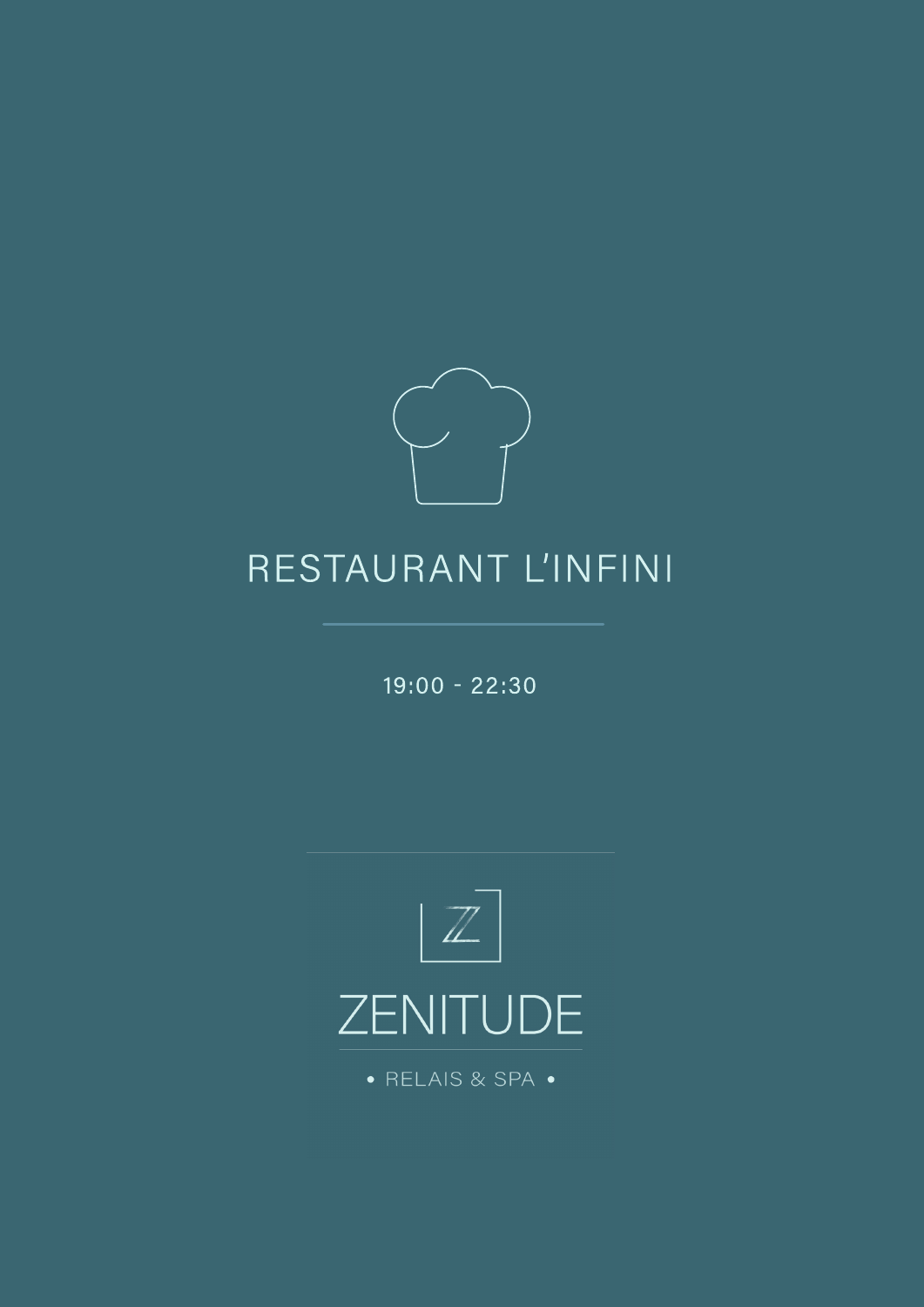



| Thin tart snacker salmon and its piperade, virgin sauce<br>3<br>63<br>$(\mathbf{r})$<br>$(50)$ $($ $\bullet$ $)$ $($ $\bullet$ $)$                                                                        |
|-----------------------------------------------------------------------------------------------------------------------------------------------------------------------------------------------------------|
| Romaine heart with panko chicken or salmon Cesar way<br>6<br>SO <sub>2</sub><br>Î                                                                                                                         |
| $rac{1}{2}$<br>$(s_0)$<br>$\left( \frac{1}{2} \right)$<br>Pumpkin soup and parmesan cream                                                                                                                 |
| EFFEUILLÉ DE TOMATE, PESTO DE TOMATES, ANCHOIS ET MOZZARELLA11,00€<br>$(S02)$ ( $\blacktriangleright$ c)<br>Peel tomato, tomato pesto, anchovies and mozzarella<br>tis                                    |
|                                                                                                                                                                                                           |
| <b>LES PLATS</b><br>Main courses                                                                                                                                                                          |
|                                                                                                                                                                                                           |
| $(S0_2)$<br>Risotto verde with crispy bacon and parmesan<br>Ŷ.                                                                                                                                            |
| SAUMON GRILLÉ AU SOJA, PALET DE POLENTA & LÉGUMES CONFITS 18,00€<br>$\left( \mathbf{f}\right)$<br>$(S02)$ ( $\blacktriangleright$ c)<br>Grilled salmon wih soy, polenta puck and these candied vegetables |
| BAVETTE D'ALOYAU, ÉCHALOTE CONFITE (180 GR), POMMES GRENAILLES 19,00€<br>Sirloin steaks, candied shallot and theses fried granola potatoes<br>$(S0_2)(\mathcal{Z})$                                       |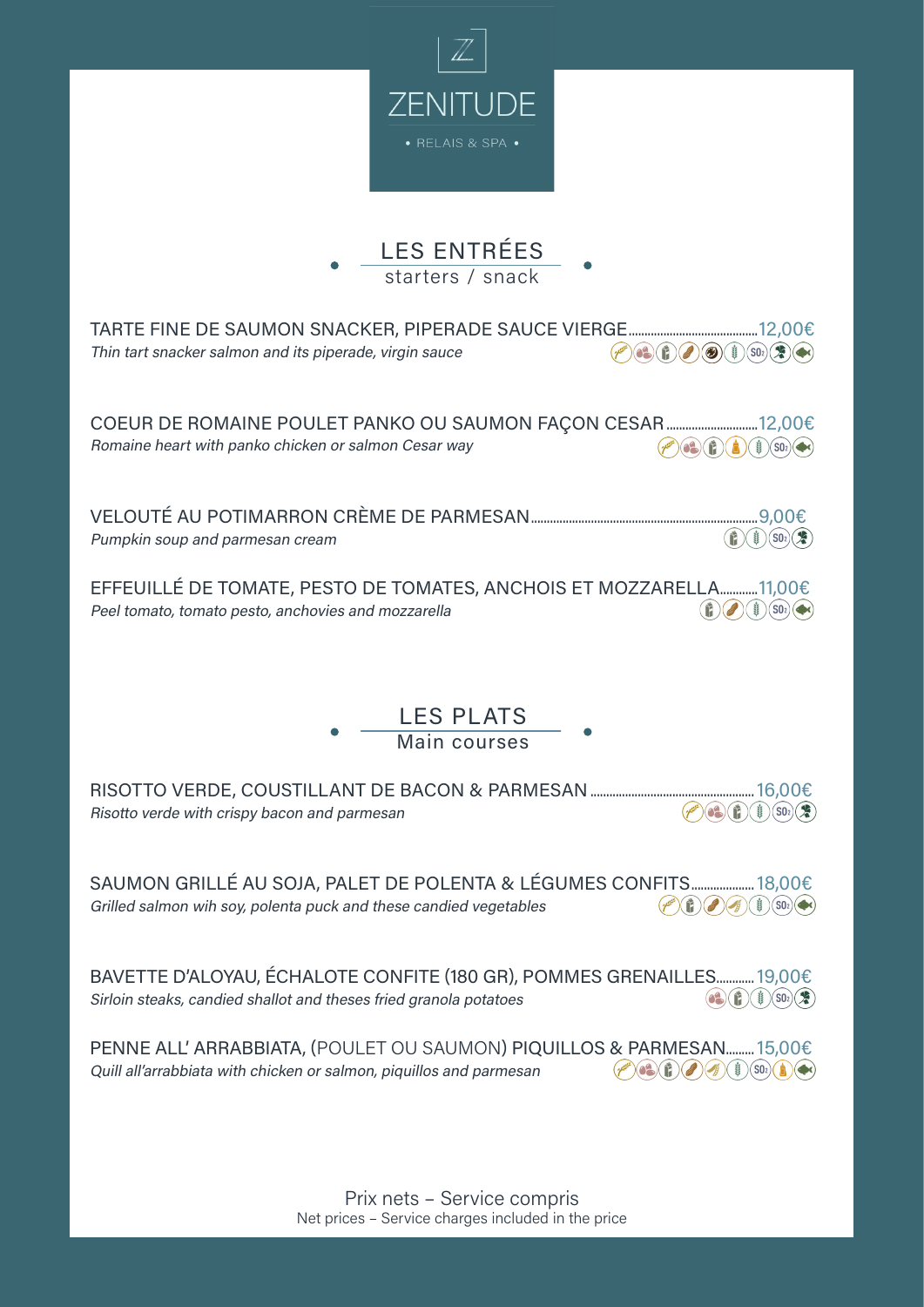

## LES DESSERTS **Deserts**

 $\bullet$ 

| Bourbon vanille creme brulée                                                                                                                                                                                                                                                                                                                                                                                                                                                                                                                                                                                                                                                                             |
|----------------------------------------------------------------------------------------------------------------------------------------------------------------------------------------------------------------------------------------------------------------------------------------------------------------------------------------------------------------------------------------------------------------------------------------------------------------------------------------------------------------------------------------------------------------------------------------------------------------------------------------------------------------------------------------------------------|
| Gourmet coffee/tea<br>  ଈ                                                                                                                                                                                                                                                                                                                                                                                                                                                                                                                                                                                                                                                                                |
| <b>Tiramisu</b><br>SO <sub>2</sub>                                                                                                                                                                                                                                                                                                                                                                                                                                                                                                                                                                                                                                                                       |
| <b>SNACKS</b><br><b>Snacks</b>                                                                                                                                                                                                                                                                                                                                                                                                                                                                                                                                                                                                                                                                           |
| CLUB SANDWICH AU POULET, PAIN FOCACCIA SAUCE DIJONNAISE FRITES/SALADE16,00€<br>Chicken club sandwich with focaccia bread, dijonnaise sauce french fries and salad                                                                                                                                                                                                                                                                                                                                                                                                                                                                                                                                        |
| Romaine heart with panko chicken or salmon Cesar way                                                                                                                                                                                                                                                                                                                                                                                                                                                                                                                                                                                                                                                     |
| Cold meat slate (serrano ham, rosette, coppa, chorizo)<br>$\left( \begin{smallmatrix} \textcolor{red}{\bullet} \ \textcolor{red}{\bullet} \ \textcolor{red}{\bullet} \end{smallmatrix} \right)$<br><b>COLOR</b>                                                                                                                                                                                                                                                                                                                                                                                                                                                                                          |
| $\textcircled{\tiny{\textcircled{\#}}}(\textcircled{\tiny{\textcircled{\#}}})\textcircled{\tiny{\textcircled{\#}}})\textcircled{\tiny{\textcircled{\#}}}\textcircled{\tiny{\textcircled{\#}}}\textcircled{\tiny{\textcircled{\#}}}\textcircled{\tiny{\textcircled{\#}}}\textcircled{\tiny{\textcircled{\#}}}\textcircled{\tiny{\textcircled{\#}}}\textcircled{\tiny{\textcircled{\#}}}\textcircled{\tiny{\textcircled{\#}}}\textcircled{\tiny{\textcircled{\#}}}\textcircled{\tiny{\textcircled{\#}}}\textcircled{\tiny{\textcircled{\#}}}\textcircled{\tiny{\textcircled{\#}}}\textcircled{\tiny{\textcircled{\#}}}\textcircled{\tiny{\textcircled$<br>Slate of 4 fresh cheeses, mixed salad and toasts |
| ARDOISE MIXTE CHARCUTERIE ET FROMAGE FRAIS, MESCLUN DE SALADE, TOASTS15,00€<br>$\bigcirc \bigcirc \bigcirc \bigcirc^{\mathscr{E}} \bigcirc \bigcirc \bigcirc \bigcirc \bigcirc$<br>SO <sub>2</sub><br>Mixed slate of cold meats and cream cheese, mixed salad and toasts                                                                                                                                                                                                                                                                                                                                                                                                                                 |